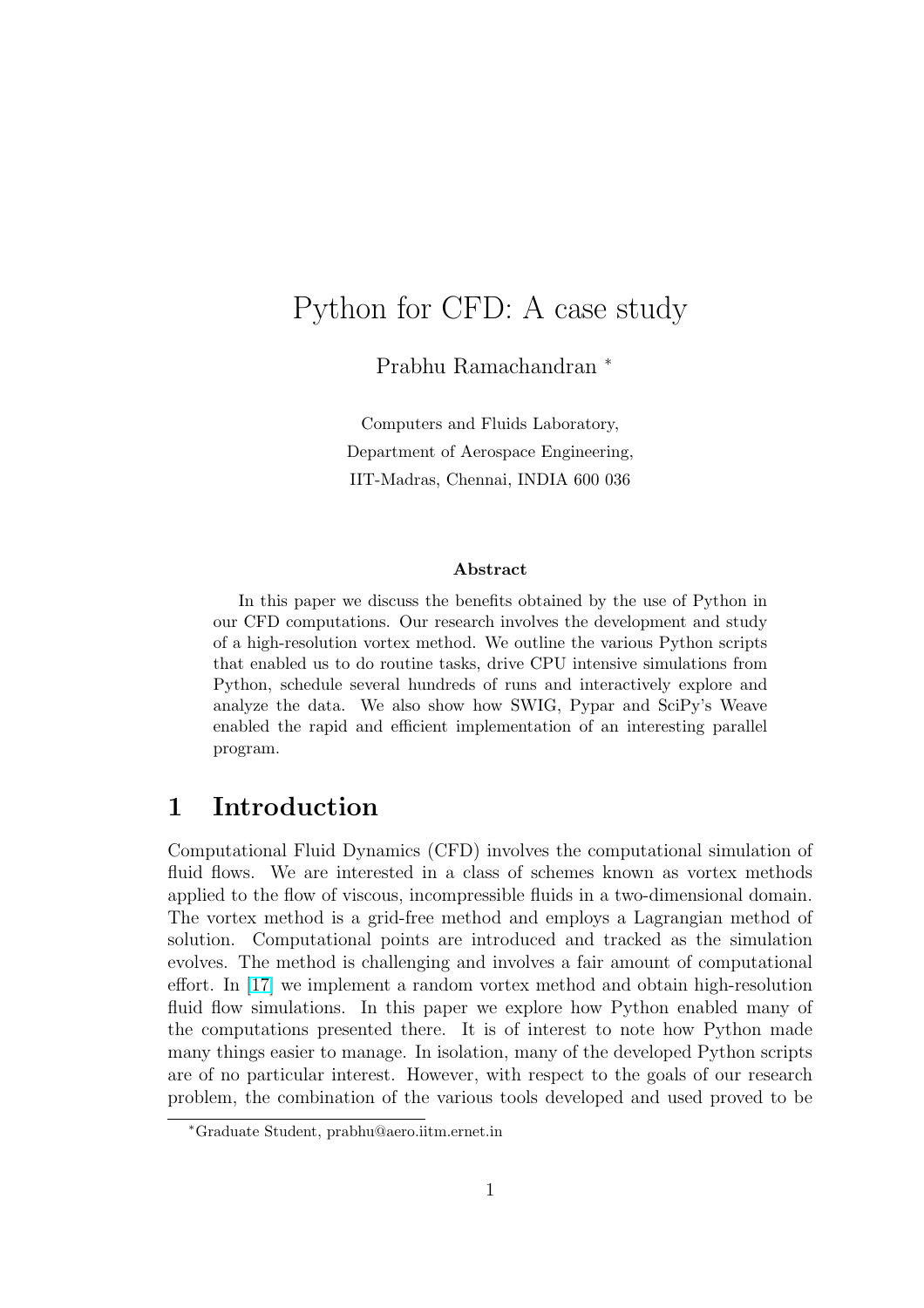<span id="page-1-0"></span>of immense benefit. Almost all of the number-crunching code was implemented in C++. However, the runs were scheduled using Python. Much of the analysis, and management of the data was also done using Python. In this paper we seek to bring out the following.

- Python makes for an excellent general purpose scripting language suitable for scientific computations.
- Python often makes routine and boring tasks efficient and fun.
- Through the use of SWIG [1, 2] and SciPy's[9] weave, it is also possible to rapidly develop computationally efficient programs. This will be brought out with a specific example of a parallel application that we developed.

Therefore, Python serves as [an](#page-15-0) [ex](#page-15-0)tremely pow[erf](#page-16-0)ul tool in the arsenal of any researcher interested in improving their productivity.

In the following, we first introduce the problem of interest. A very brief introduction to vortex methods is provided. Subsequently, we show how Python proved useful. Finally, we show how we rapidly developed a non-trivial, efficient, parallel application using different Python modules.

## 2 Vortex methods

Computational Fluid Dynamics (CFD) involves the computational simulation of fluid flow problems. A common approach of simulating complex fluid flows is to employ the Navier-Stokes (NS) equations. These are non-linear, second order partial differential equations. Solving these equations for general fluid flows requires the use of numerical schemes. Traditional CFD requires the use of a computational grid to discretize the physical space. The NS equations are discretized on this grid and then solved using an appropriate numerical scheme. Generating the grid for complex geometries can involve considerable effort and sometimes introduces difficulties in the numerical simulation of the governing equations.

Vortex methods offer a grid-free approach for the computational simulation of fluid flows. In this work we are concerned with vortex methods for the simulation of the flow of incompressible, viscous fluid flows in two-dimensional domains.

### 2.1 Governing equations

Vorticity,  $\vec{\omega}$ , is defined as the curl of the velocity field,  $\vec{\omega} = \text{curl } \vec{V}$ . Upon taking the curl of the NS equations, it can be seen that under the assumption of incompressibility, the entire flow is governed in terms of the vorticity alone. For the flow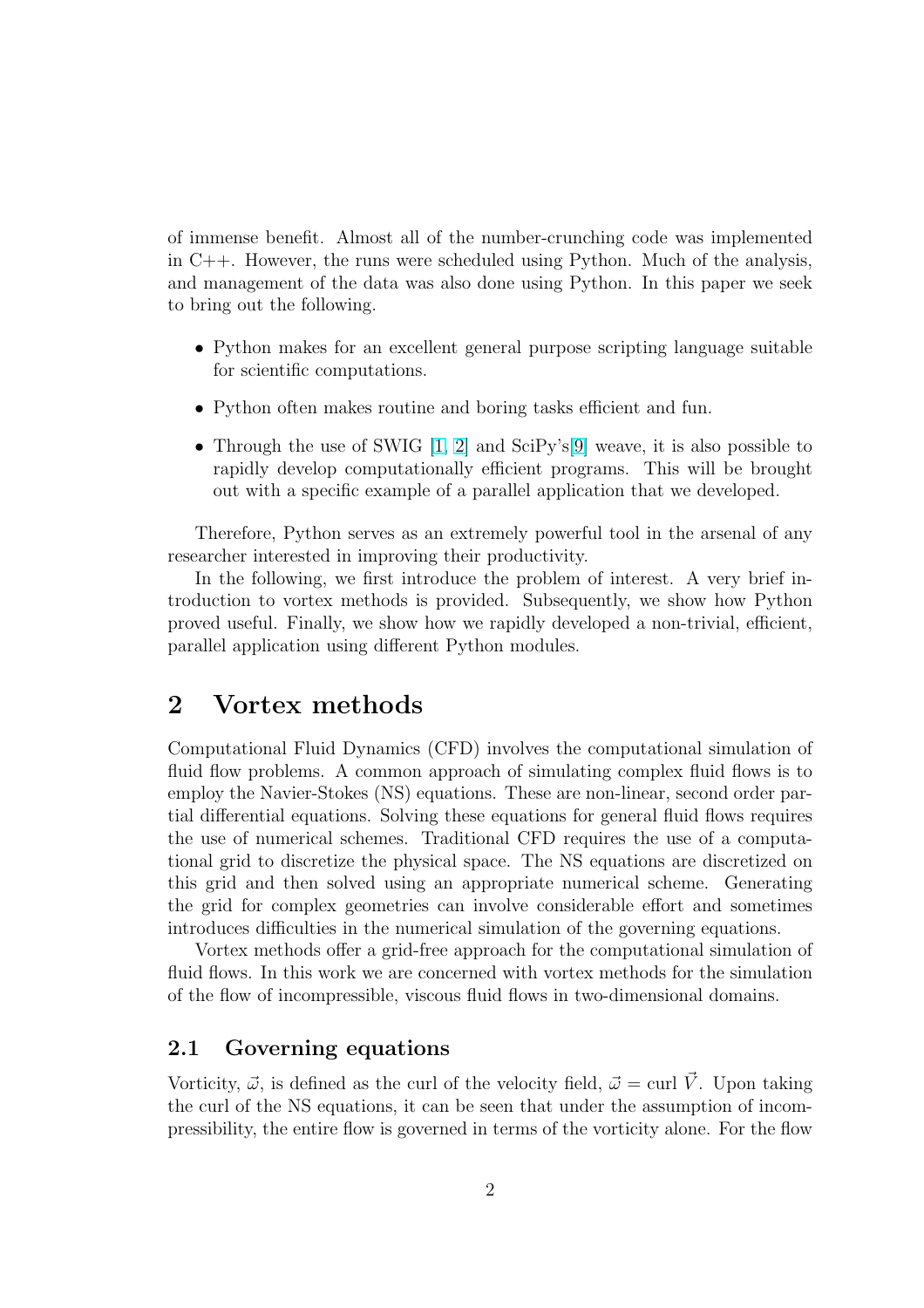<span id="page-2-0"></span>past a body B, in two-dimensions, the governing differential equations along with the boundary conditions are given by,

$$
\frac{\partial \omega}{\partial t} + \vec{V} \cdot \text{grad } \omega = \nu \nabla^2 \omega,
$$
 (Vorticity transport) (1a)

$$
\omega = \text{curl } \vec{V} \cdot \hat{k}, \qquad \qquad \text{(Vorticity)} \tag{1b}
$$

$$
\text{div } \vec{V} = 0, \qquad \qquad \text{(Mass conservation)} \qquad (1c)
$$

$$
\omega(\vec{r},0) = \omega_0(\vec{r}), \qquad \text{(Initial condition)} \qquad (1d)
$$

$$
\vec{V}(\vec{r},t) = 0 \qquad \text{as } \vec{r} \to \infty, \qquad \text{(Infinity BC)} \tag{1e}
$$

$$
\vec{V}(\vec{r},t) \cdot \hat{e}_n = \vec{V}_B \cdot \hat{e}_n \qquad \text{on } B, \qquad \text{(No-penetration BC)} \qquad (1f)
$$

$$
\vec{V}(\vec{r},t) \cdot \hat{e}_s = \vec{V}_B \cdot \hat{e}_s \qquad \text{on } B, \qquad \text{(No-slip BC)} \tag{1g}
$$

where  $\hat{e}_n$  and  $\hat{e}_s$  are the normal and tangential unit vectors on B and  $\hat{k}$  is the unit vector out of the plane of the flow.

Given the vorticity field,  $\omega(\vec{r}, t)$  the velocity field satisfying the boundary conditions in equation (1f) and (1g) is to be found. Using this velocity field, the governing equation can be solved.

In the context of vortex methods, during each time-step,  $\Delta t$ , equation (1a) is solved in two steps.

$$
\frac{D\omega}{Dt} = 0,\tag{Advection}
$$
\n
$$
\frac{\partial\omega}{\partial t} = 0,\tag{2a}
$$

$$
\frac{\partial \omega}{\partial t} = \nu \nabla^2 \omega.
$$
 (Diffusion) (2b)

Equation (2a) is the advection equation. The advection equation implies that vorticity remains constant along a particle path. Equation (2b) is the diffusion equation.

In a vortex method, the vorticity field is first discretized into individual particles of vorticity called vortex blobs,

$$
\omega(\vec{x}) = \sum_{j=0}^{N} f_{\delta}(\vec{x} - \vec{x}_j) \omega_j h^2, \qquad (3)
$$

where  $f_{\delta}$  is a core or cutoff function (an approximation to the Dirac distribution),  $\delta$  is a parameter called the core or cutoff radius, h is the grid spacing used for the initial discretization<sup>1</sup>, N is the number of particles and  $\vec{x}_j$ ,  $\omega_j$  are the position and vorticity respectively of the  $j$ <sup>th</sup> vortex blob.

<sup>1</sup>Note that this is only an initial discretization of the vorticity field and is not a fixed grid.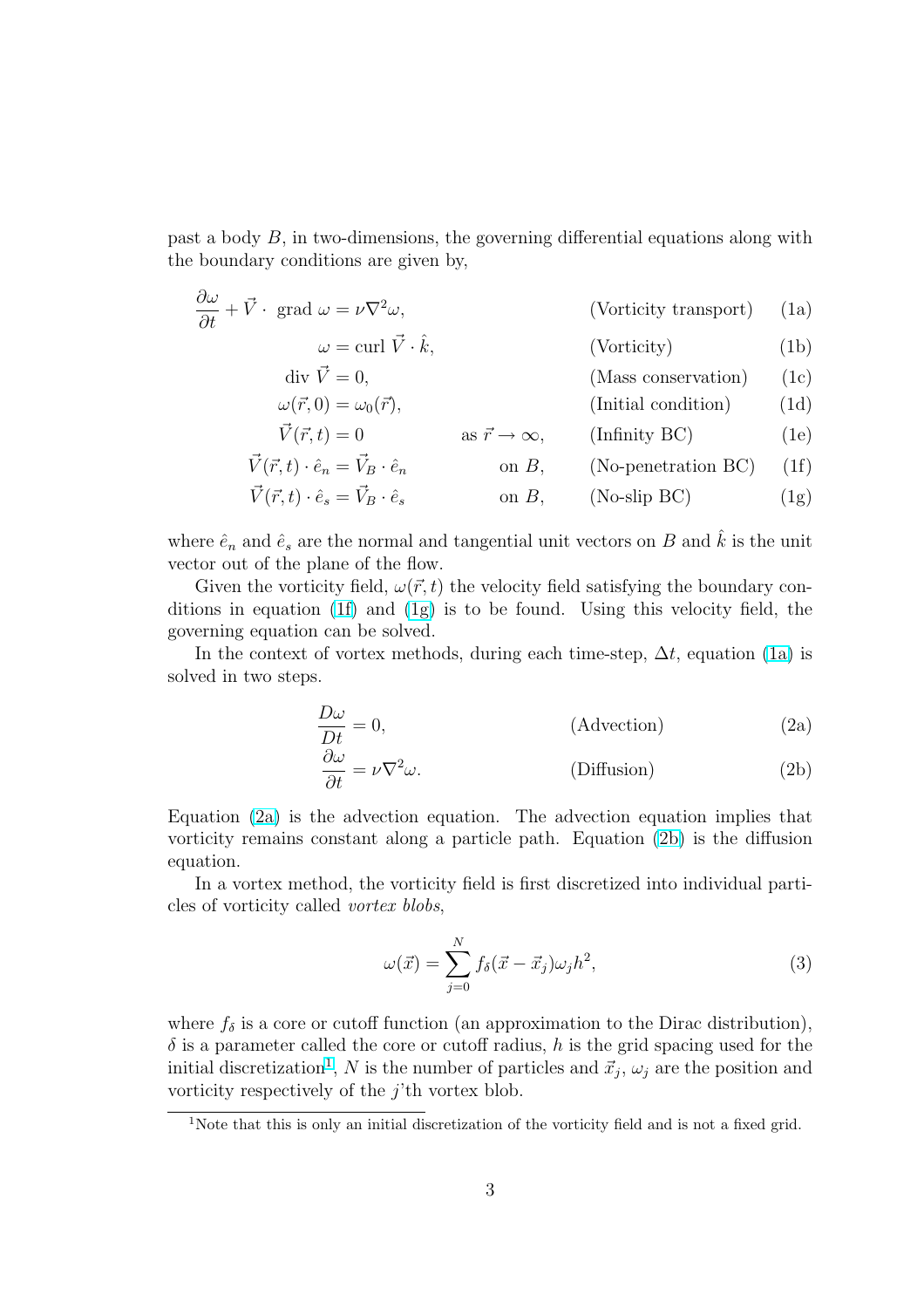Given a vorticity field,  $\omega(\vec{x}, t)$ , the velocity field,  $\vec{V}_{\omega}$  can be obtained as,

$$
\vec{V}_{\omega}(\vec{x},t) = \sum_{j=0}^{N} K_{\delta}(\vec{x} - \vec{x}_j) \Gamma_j.
$$
 (4)

 $K_{\delta}$  is called a desingularized velocity kernel and is given as,

$$
K_{\delta} = K * f_{\delta}.\tag{5}
$$

where ∗ denotes convolution and

$$
K(x, y) = \frac{(-y, x)}{2\pi r^2},
$$
\n(6)

where  $r^2 = x^2 + y^2$ .

Thus, the velocity field corresponding to a given vorticity field can be obtained depending on the nature of the discretization of the vorticity. Given a compact vorticity distribution or one that decays rapidly, the velocity field,  $\vec{V}_{\omega}$  will satisfy the infinity boundary condition (eq. (1e)). In general, it will not satisfy the no-penetration and no-slip boundary conditions (eqs.  $(1f)$  and  $(1g)$ ). The nopenetration boundary condition is satisfied by adding a suitable potential velocity field to  $\vec{V}_{\omega}$ . The no-slip boundary condit[ion](#page-2-0) is satisfied by introducing vorticity along the surface of the body in a suitable manner.

Thus, given the vorticity field and the velocity field, [the](#page-2-0) parti[cles](#page-2-0) discretizing the vorticity can be convected by solving an ODE.

The diffusion equation can be solved in one of many ways suitable to particle methods. In the present work we use the random vortex method [5, 6]. In this method diffusion is simulated by making the individual vortex blobs undergo independent random walks with the displacement obtained from a Gaussian distribution [ha](#page-16-0)ving zero mean and variance  $2\nu\Delta t$ . Since the method is s[to](#page-15-0)chastic, the solution is noisy and some amount of averaging (ensemble, space or time averaging) is necessary to obtain smooth solutions.

More theoretical details along with a large number of references on vortex methods are available in a book by Cottet and Koumoutsakos [7]. Puckett [15] provides several details on the random vortex method employed in our work.

### 2.2 Numerical details

Algorithmically the vortex method usually proceeds in the following manner.

1. The slip velocity on the bounding solid surfaces is computed at a set of control points on the boundary.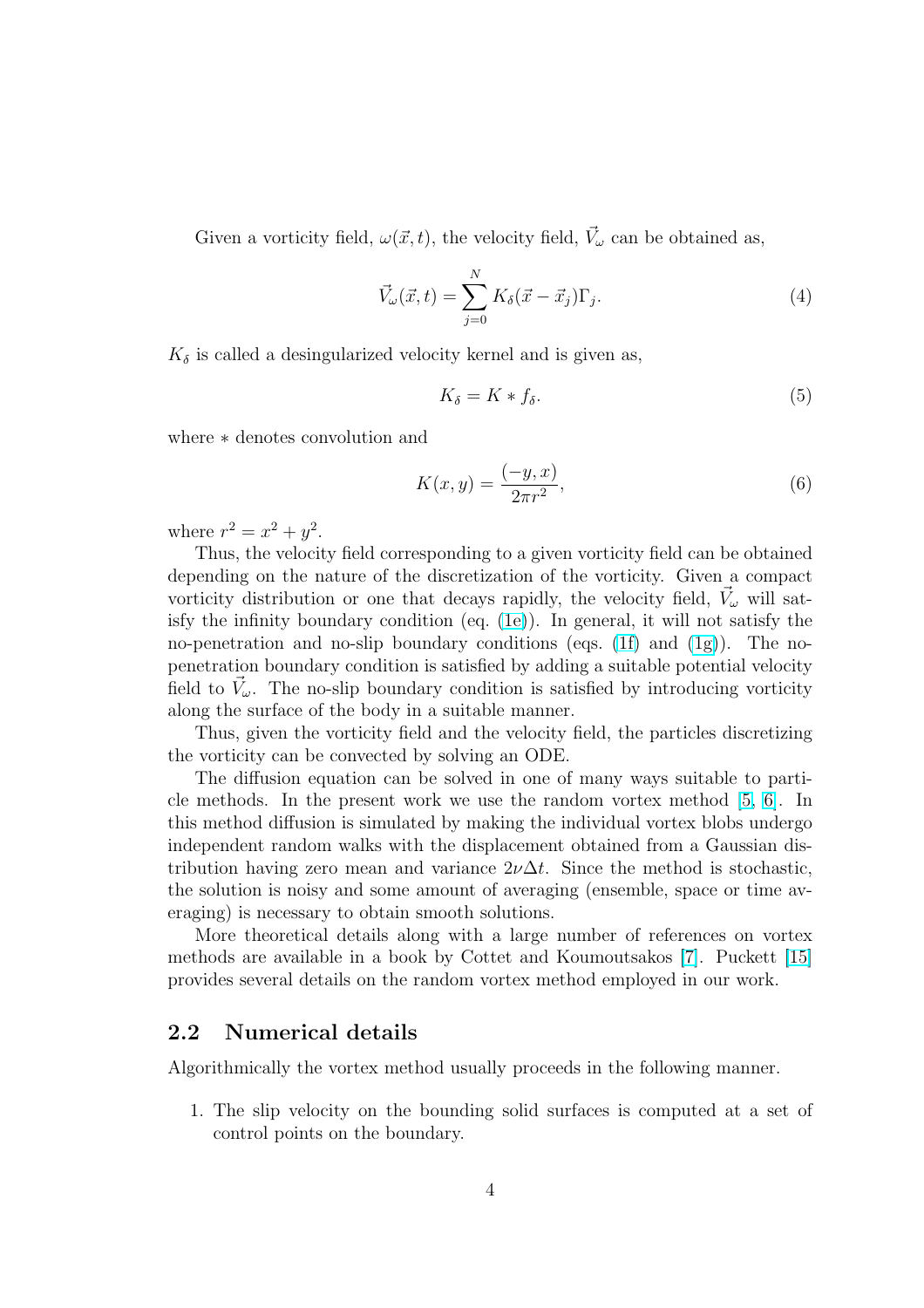- 2. The existing vortex particles are advected using an appropriate ODE integration scheme (usually a second order Runge-Kutta scheme is used).
- 3. Vortex particles are added just above the surface of the body to offset the slip velocity computed in step 1.
- 4. The vortex particles are diffused using the random vortex method.
- 5. The process repeats from step 1.

Thus, the computational method is physically intuitive. However, there are several computational challenges involved in the vortex method. The most important of these involves the efficient computation of the velocity field using an adaptive fast multipole method [4]. More details on these algorithms along with other algorithms used in vortex methods are discussed in [17].

## 3 Python for vort[ex](#page-15-0) methods

In the previous section we briefly discussed the mathematical details of vortex methods and also illustrated the general approach of the method. Implementing a vortex method is fairly challenging due to the complexity of the algorithms. High-resolution computations are also computationally expensive. Thus all the computationally intensive code developed has been written in  $C_{++}$ . The library developed is called VEBTIFS (Vortex Element Based Two-Dimensional Incompressible Flow Solver). While the code is fairly efficient, it is a lot more convenient to use the library from a scripting language like Python.

Unlike many other scripting languages (save perhaps Lush [3]), Python is well suited to numerical computation. The existence of tools for numerical analysis, along with a powerful interactive interpreter make Python ideal for scientific computing. Thus we chose to use Python as our scripting languag[e.](#page-15-0)

### 3.1 Building the library

We build and run our code on a cluster of Pentium<sup>®</sup>IV machines running Debian GNU/Linux. Initially we used GNU/Make to manage the builds. There are several different configurations of the library. The library has some rudimentary graphics support, using the Ygl [8] graphics library, that can be optionally turned on. We also needed to build debug, release and profiled versions of the library. Finally, we needed to build both shared and static libraries. While this was possible with makefiles, it requi[red](#page-16-0) quite a bit of effort to get working. At this point we switched to using SCons [10] for the build. This was primarily because SCons build scripts are Python scripts, SCons handled dependencies very well, supports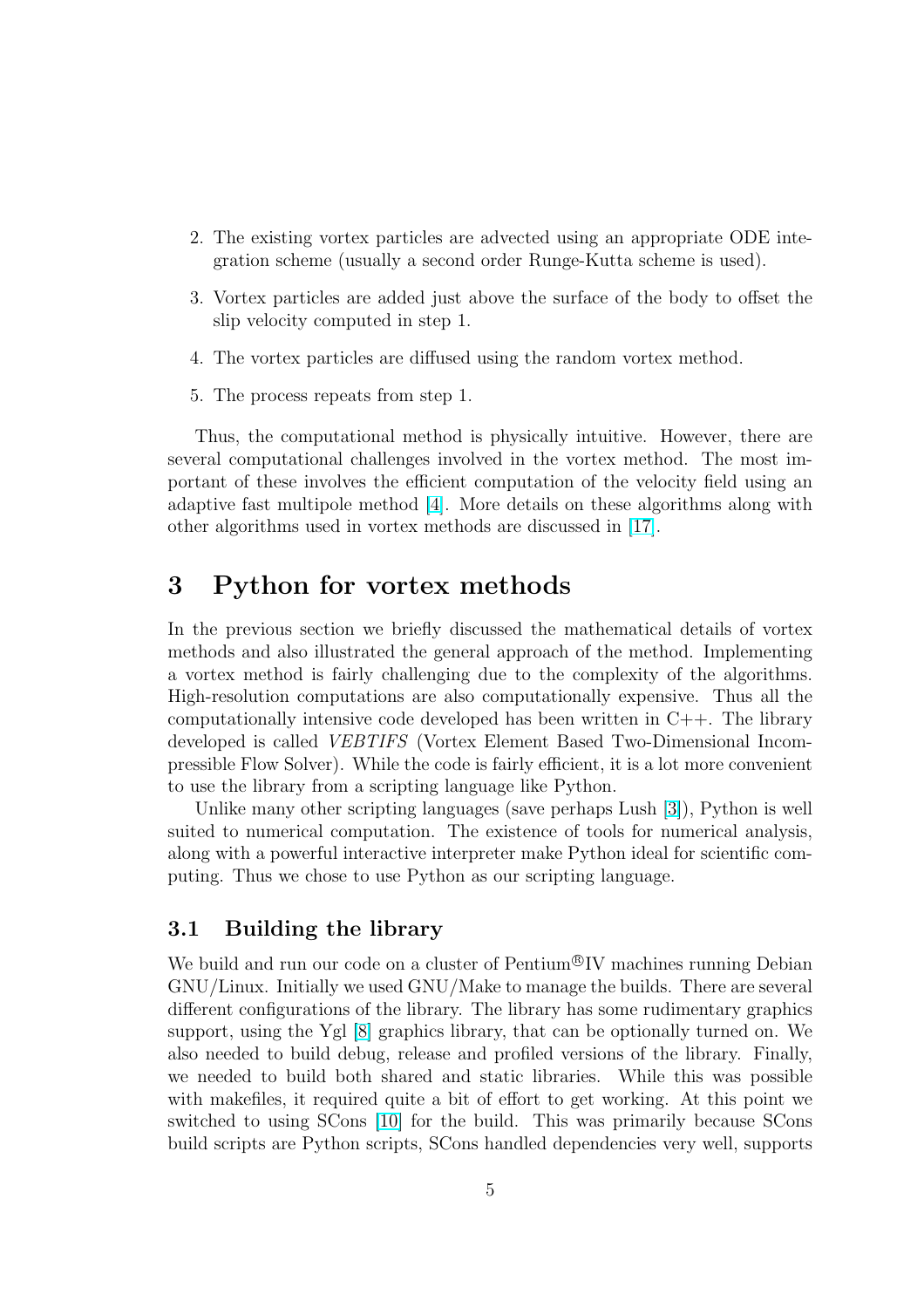<span id="page-5-0"></span>parallel builds from the ground up and also handled multiple variants of the builds in a straightforward manner. The initial build system used over 20 makefiles with around 1000 lines of code (without support for shared libraries). The code was also not easy to read. Switching to SCons reduced this to two files with just 200 lines of code (with support for shared libraries). The SCons build scripts were Python scripts and as such were much easier to understand than the original makefiles. They were also powerful enough to handle all of the complications of our builds.

SCons supports parallel builds much better than make. In combination with distcc [14], SCons reduced compile times almost linearly with an increase in the number of computers on the network. Using distcc itself required very little modifications to the scripts. Thus, switching to SCons proved to be a very significant benefit[.](#page-16-0)

### 3.2 Parsing text data files

Very often one needs to parse a simple text data file. In our work we found that commented text files were extremely useful. A simple commented text file is of the following form,

```
key = value # comment# or
key1, key2 = value1, value2 (garbage text/doc string)
# or just
value1, value2
```
The keys, comments and garbage text/documentation strings are irrelevant and are just used for convenience. The values are alone of significance. It is easy to see that this type of file is both useful and commonly found. Most often the user is aware of the file format, i.e. what is to be expected in the file. Therefore, we required a simple parser that would allow us to obtain, in sequence, a particular value (an integer, float or string or alpha-numeric value) from the file.

A typical use case would be as shown below

```
p = DataParser()
p.parse_file('test.dat')
v = p.get_fload()a = p.get_fload()n = p.get-int()for i in range(2):
    x, y = p.get_fload(), p.get_fload()
```
For example, when parsing for a float, all strings and comments are ignored until the float is found. Thus the text file is easily understood by a user and parsed by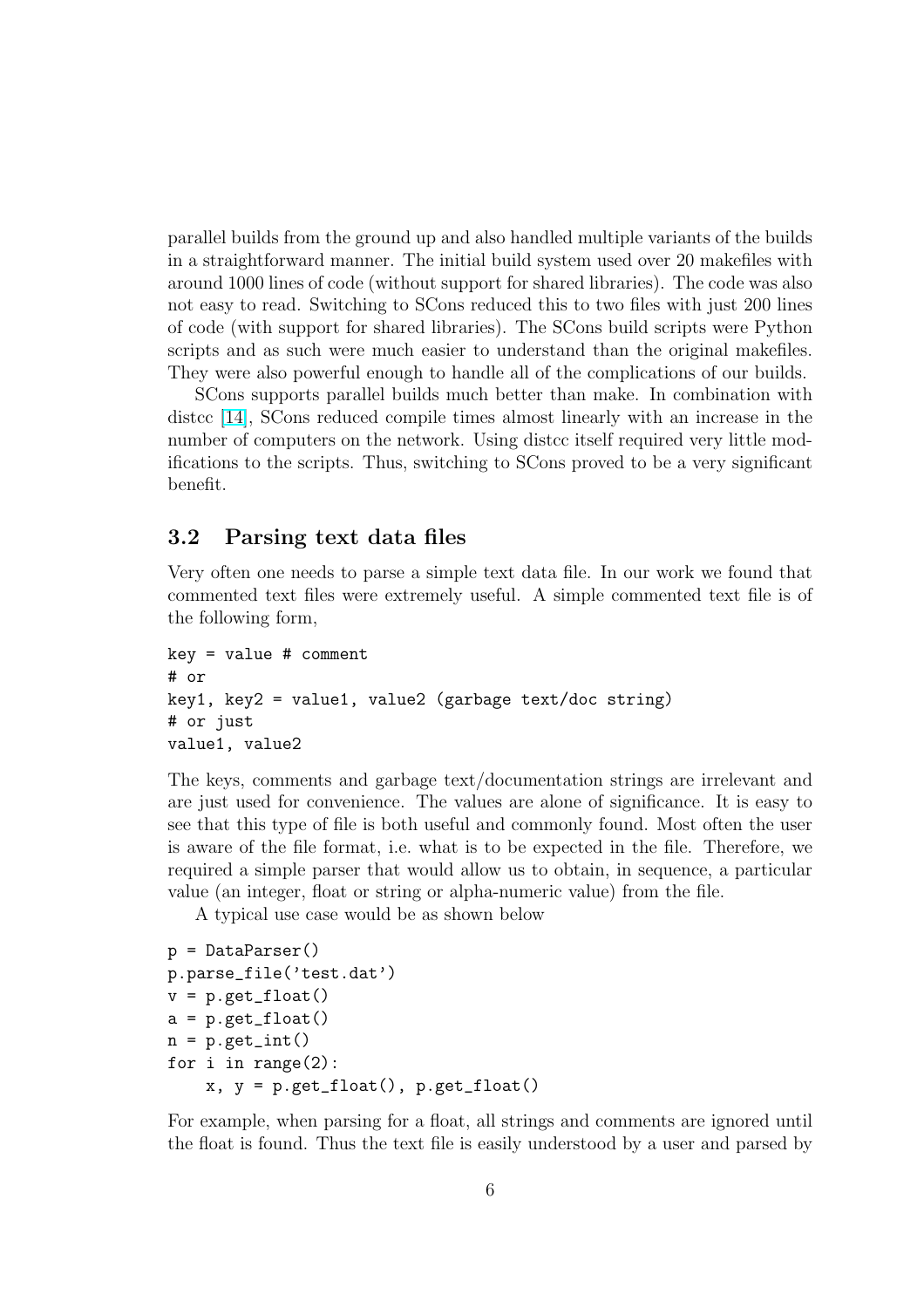code. Using XML for this seemed like overkill. Besides, it is clear that a lot of common data files are structured this way. For example, a data file that is plotted with gnuplot would be parse-able with our code, and not with an XML reader. The data parser interface is listed in listing 1 The code for this class can be ob-

#### Listing 1 The DataParser interface

```
class DataParser:
    def parse file ( self , file ):
        pass
    def get float (self):
        pass
    def get_int (self):
        pass
    def get_string (self):
        pass
    def get alpha( self ):
        pass
    def get alnum(self ):
        pass
```
tained from http://www.ae.iitm.ac.in/ prabhu/software/code/python/dp.py. This module is not efficient but works well and is remarkably useful.

## 3.3 Co[nversion of data formats and versioning](http://www.ae.iitm.ac.in/~prabhu/software/code/python/dp.py)

As our code evolved, the input and output file formats kept changing. We had data files in either ASCII or XDR formats. In addition, the files could also be optionally zipped. The main program that would perform the simulation would always use the latest data format. However, it was important to be able to change the data format from older data files. Further, manual inspection of data stored in the XDR format required conversion to ASCII. The file format itself was involved. Writing a converter in  $C++$  to handle the four possible file types and the various versions of the data was quite out of the question. Getting XDR I/O support in VEBTIFS (in C++) involved a few days of effort. A shell scripting language (like bash) could not be used either since the task was too complex. Python was an obvious choice. The fact that the Python standard library had support for XDR (using the xdrlib module) was a big plus. Getting a basic converter working took a few hours of work. With a little more work, the code supported both XDR and ASCII I/O, supported zipped files, allowed one to read and write different formats and had a useful command line interface. The ASCII reader used the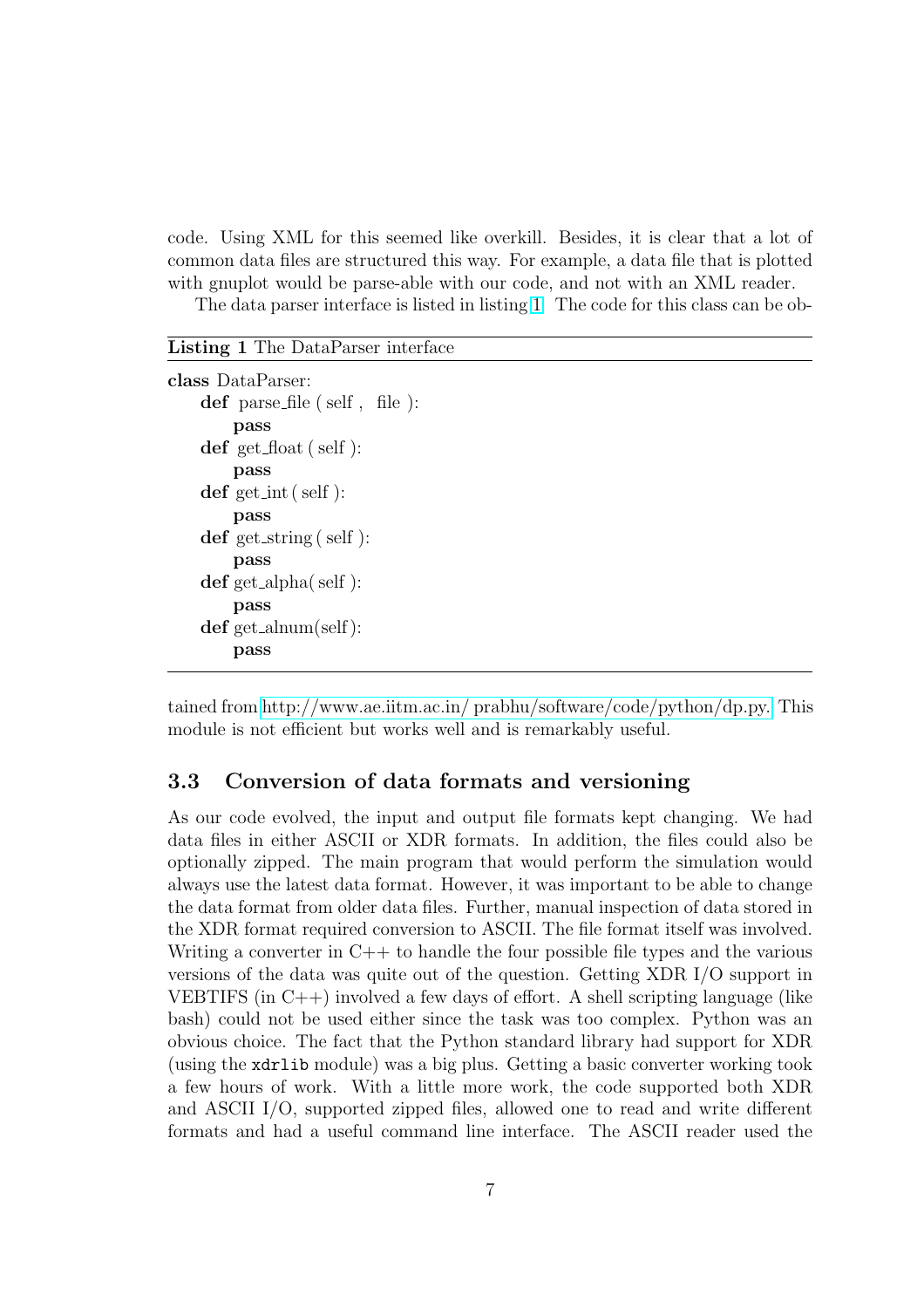data file parser discussed in section 3.2. The code was fun to write and much of the debugging was done on the interpreter. The final code was around 800 lines long.

An interface defining an abstrac[t re](#page-5-0)ader and writer is used for the I/O. Any object that writes and reads data derives from an abstract base class called Thing which stores a list indicating the type of the data elements the object will contain. Another list stores the actual data. A comment string is also stored and this is used to write out comments in the ASCII text output. The Thing class also has read and write methods that read and write the data using the format list and the data list. For each class in VEBTIFS that involves I/O, a class derived from Thing is created and handles changing of the versions. The read/write methods are overridden if necessary. This is a duplication of effort since the basic data format is implemented in two places (in VEBTIFS and in the converter written in Python). However, VEBTIFS only handles the latest version of the data format and it is quite easy to write code in Python to handle the changes. Thus, Python made the file converter possible. This allowed us to change the file formats more freely. Additionally, the code gave us the ability to read and inspect the data on an interpreter session.

### 3.4 A job scheduler

As discussed in section 2.1, the method of random walks is used to simulate diffusion of the vorticity. The method is stochastic and requires some amount of ensemble averaging for accurate results. While this requires more computational effort, the computations [are a](#page-1-0)lso trivially parallelizable. The trouble is that several runs need to be made. In [17], we made close to 1000 runs in the span of a few months. The run-time for each computation would vary from anywhere near halfan-hour to twenty four. Our lab had a cluster of nine computers. A few of the machines were desktops, so[me](#page-16-0) were servers and most of the others were computeservers. Many of the machines were being used by others for other tasks. Given these constraints we had to schedule almost 1000 individual runs which would take a long time to execute. Manually running these jobs was inefficient and error prone.

We decided to write a job scheduler to handle the task. The task was quite simple but once again something not easily achievable by writing a program in either  $C/C++$  or using a shell script. Once again, Python was up to the task. What was required of the program was the following.

- Given a maximum load-level, run a job (specified as the full path to an executable program/script).
- If a submitted job cannot be run immediately, queue it.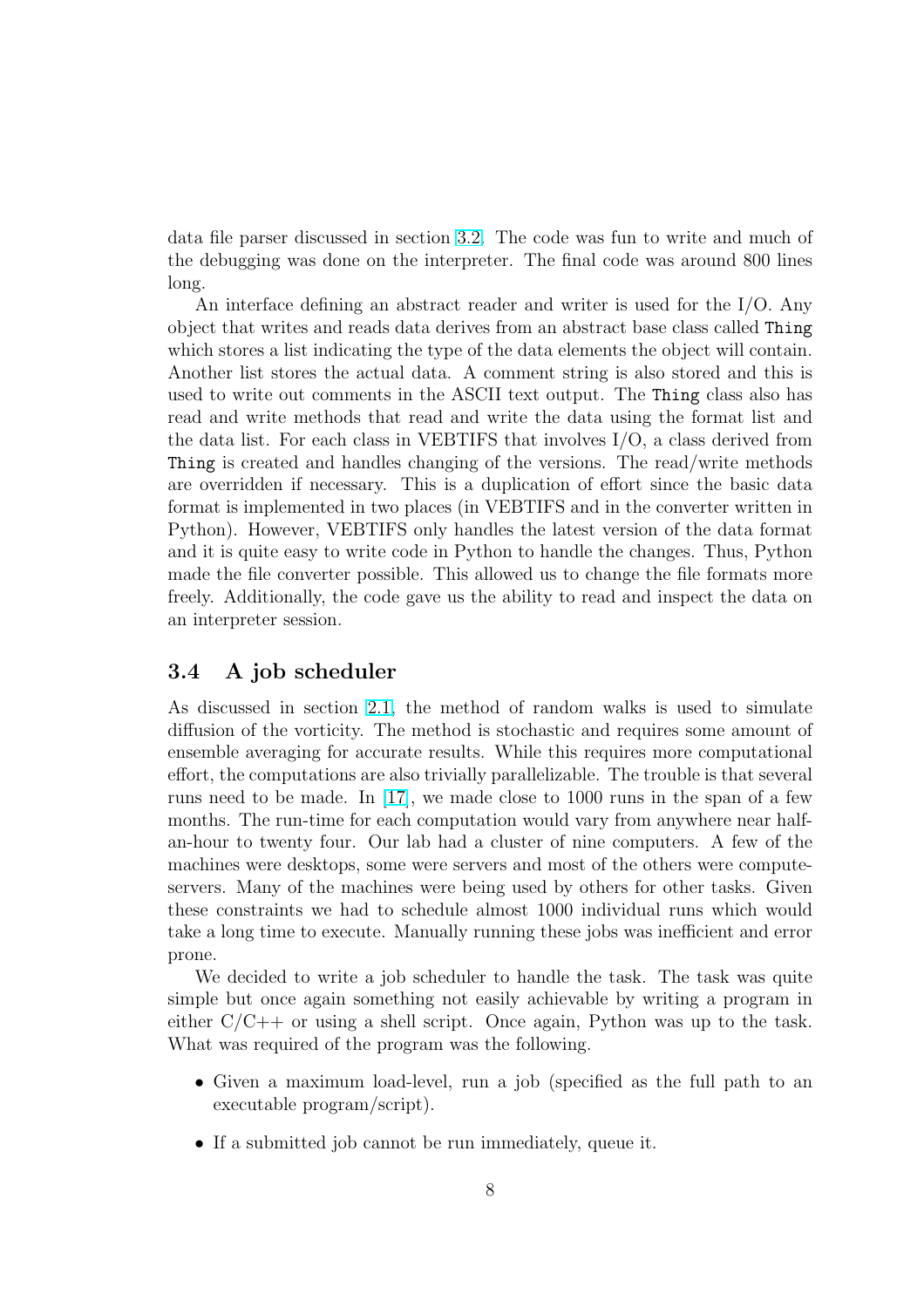- Allow the user to add and remove jobs in the queue.
- Allow the user to change the load-level and also the polling interval.
- Save a log of all the jobs run to date.

Since all the machines were running Linux, no cross-platform support was necessary. This simplified the task. Writing the code for the scheduler took about one day's work. The script had a complete command line interface, worked as a daemon and supported all we required. The program required about 500 lines of code.

In order to compute the current load level on a machine the the output of the uptime command is parsed. Similarly the output of the ps command is parsed to find the status of the running process based on its PID. The job is spawned using os.spawnl and the job's PID is the return value of the command. A JobD class manages the queue, the jobs and the history. A simplified view of the interface is shown in listing 2. Adding a job simply adds an entry into the queue in a host specific data file (this eliminates problems with NFS home directories). Every few minutes the daemon polls the queue and processes it. If the load level is acceptable it ru[ns](#page-9-0) the first job in the queue. For each running job it checks (using the ps command) to see if the job is still running. If the job has terminated it makes an entry in the history (stored in the same file as the queue) along with the approximate start and stop time of the job.

The code was fun to write. Using this job daemon eased the task of making hundreds of runs efficiently.

In order to compute the ensemble average, several runs were necessary. This was done by using a different random number seed for each of the runs. This process was also automated using Python scripts. An input file determining the various parameters (including the random number generator's seed) is parsed. This information along with the number of different runs to be made was used to generate different input files for the runs along with the modified seed values. These files were placed in different directories. Once the files were generated, another file specifying a mapping between the directory and the machine where the files were to be transported and run was parsed. The data was then copied to all the relevant machines using the commands module from the standard library. The jobs were then scheduled on each of the target machines. Once the runs were all completed, the same script would be responsible to get back the data from the different machines. The launching of the runs and collection of the data were all done on interactive Python sessions using the enhanced interactive Python shell, IPython [12, 13]. Many of these features are part of freely available tools used to manage clusters. However, in our case there was a paucity of time to install and get these tools installed and running. A few days of Python coding achieved all we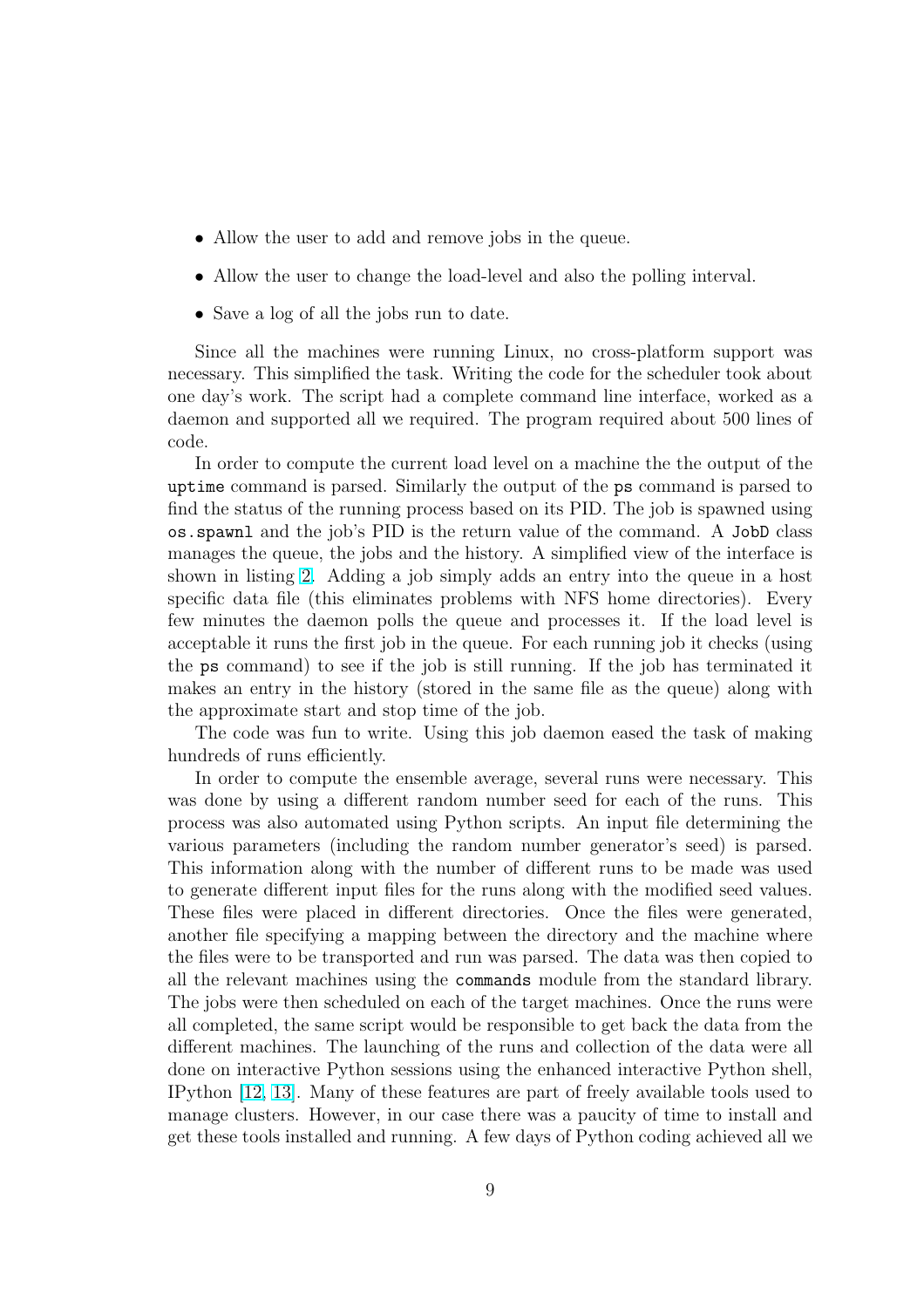<span id="page-9-0"></span>Listing 2 The Job Scheduler interface

```
class JobD:
    def isServing( self ):
       """Check if server is alive ."""
    def run(self):
       """Process the queue and running jobs."""
    def start (self):
       """Start the server in daemon mode. Ideally the function
        never returns. Only one server per machine is allowed. If a
        server is already running this call returns."""
    def kill ( self ):
        """Kill the server."""
    def restart (self):
        """Restart the server after killing the running server. """
    def add(self, job):
       """Add a new job to the queue. The submitted job must be an
        executable file with full path or path implicit to the servers
        current working directory. Full path is preferred."""
    def remove(self, job):
        """Remove an existing job from queue."""
    def status( self , verbose=0):
        """Print status of server."""
    def history(self):
       """Print history of jobs run on server."""
```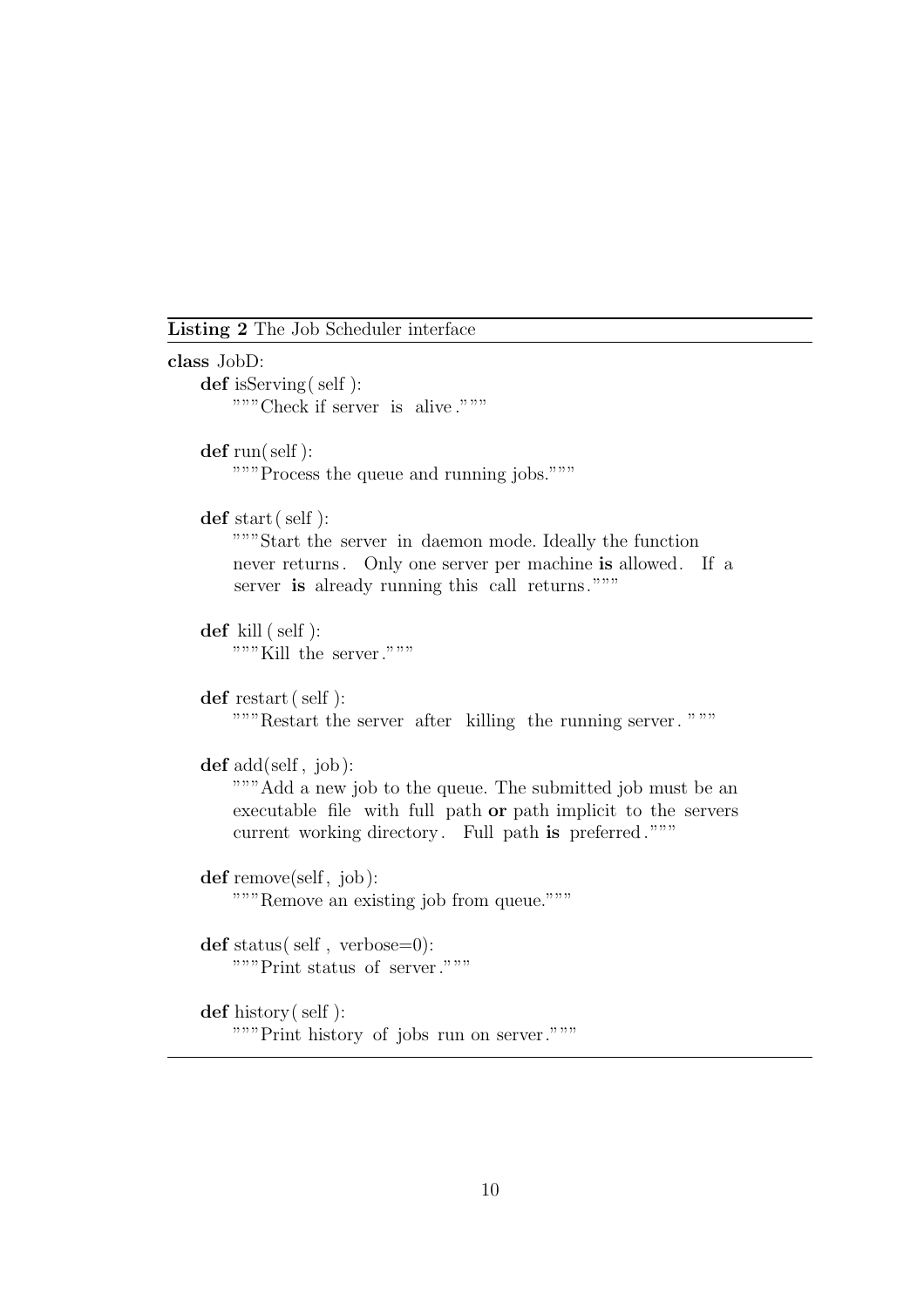wanted. Our scripts were simple and could also be used on other Linux clusters where we were unable to install new software easily.

Therefore, by using these Python scripts, it was possible to run several hundreds of simulations on different machines and also manage the data generated by these runs.

### 3.5 Driving C++ code using SWIG

It is extremely convenient to be able to drive simulations from an interactive and interpreted environment. The C++ code implementing the vortex method consisted of around 80 classes in over 35000 lines of code. These were wrapped to Python using SWIG[1, 2]. This required writing about 500 lines worth of SWIG interface files. SWIG handles bulk of the wrapper generation. Writing the interface files and getting everything working satisfactorily took around a week's work<sup>2</sup> . SCons was used [to](#page-15-0) [bu](#page-15-0)ild the wrappers.

Once the SWIG wrappers were generated it became possible to write Python scripts to make runs, graphically inspect the data and do a host of other things. One such helper script allows us to view the data interactively, generate vorticity contours, streamlines and compute the velocity on points specified. This is used to compare our results with those of other researchers.

### 3.6 Data analysis

In order to analyze the data from our simulations we used the Python interpreter. We used IPython [12, 13] for this purpose.

Common tasks are abstracted into useful functions or classes that can be reused several times. Data from different simulations can be ensembled using a Python script. The script [reads](#page-16-0) the output from the different runs and ensembles them and stores these results in a separate directory. The mean and standard deviation for various quantities are also easily computed using the data. The data parser is used to parse text files and Numeric is used for the computations.

Some of the data requires special processing. Due to the stochastic nature of the simulation some of the output can be noisy, these are processed using either simple averaging techniques (using the Numeric module) or more sophisticated schemes like fitting a piecewise polynomial to the data. For these purposes the various modules provided by SciPy [9] are used. Specifically, the optimize and interpolate modules are used.

Two-dimensional line plots are generated using Grace [18] and the grace-Plot module (available here). For [mo](#page-16-0)re sophisticated 2D and 3D visualization, MayaVi [16] is used.

<sup>2</sup>This includes reading the SWIG documentation and experimenting [with](#page-16-0) SWIG.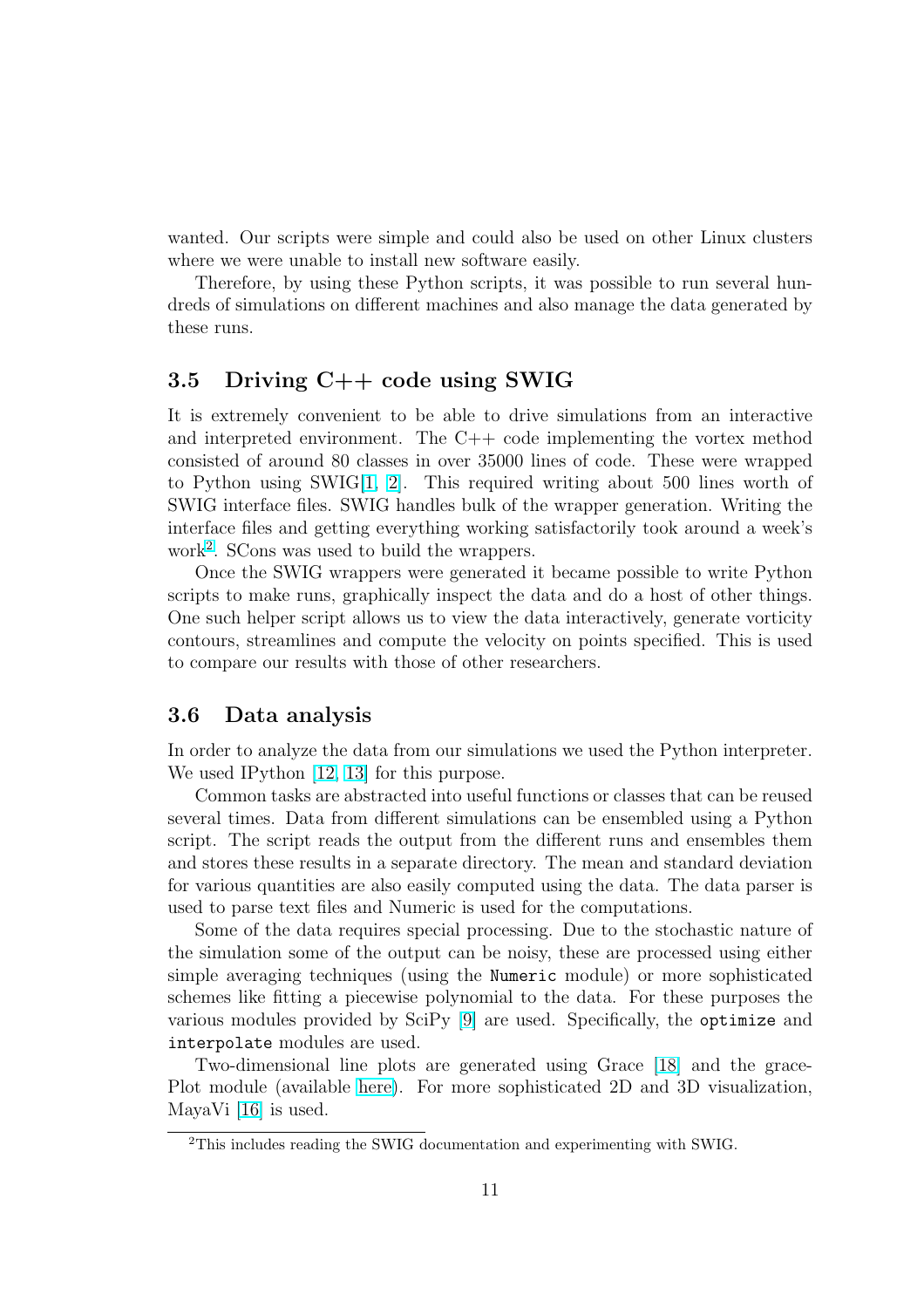## 4 Building a parallel application

The previous section demonstrated how Python proved useful in various ways. We use Python to build our code, schedule hundreds of runs, manage data and analyze data interactively.

In this section we demonstrate how we used Python to build an efficient parallel program. Given a cluster of processors (Pentium<sup>®</sup>IV machines running at 1.7GHz), the program performs computations for several time steps on each processor. Every  $n_{sync}$  time steps the data from each of the processors is assembled on one of the processors called the master processor. The data is then processed on the master and sent back to the slave processors. The processors resume their work from this point. Bulk of the time is spent in performing the computations on each processor. However, large quantities of data are transferred. The entire simulation could take anywhere between 4-24 hours.

For one particular run, the average time taken per iteration on an individual processor was 1 minute and the communication occurred every 10 iterations. On the average, each processor communicated about 3MB of data to the master processor and the master in turn communicated the same amount back to all the processors.

Since the program was embarrassingly parallel, we decided to try and implement it in Python. The salient features of the program we implemented are the following.

- 1. The computations on individual processors are run using the SWIG wrapped version of the VEBTIFS library.
- 2. The communication of the data is done using Pypar [11]. Numeric arrays of the data are communicated.
- 3. The data for communication is obtained from from various vortex particles (sometimes running into a quarter of a million parti[cles](#page-16-0) on each processor), stored in Numeric arrays and transferred using Pypar. This data is then converted back into particle data on the master, processed at the C++ level, transformed back into a Numeric array and sent back to the slave processors.

Step 3 in the above is the most time-consuming, if the problem is to be solved in Python. However, at this point, we only had an idea of what we needed to do and no concrete information on how best to do things. Consequently, prototyping the idea in Python seemed like a good idea. Performance could be addressed later. The basic program was written in half a day. Debugging and getting everything working correctly took the rest of the day. The outline of the main class developed for the program is given in listing 3.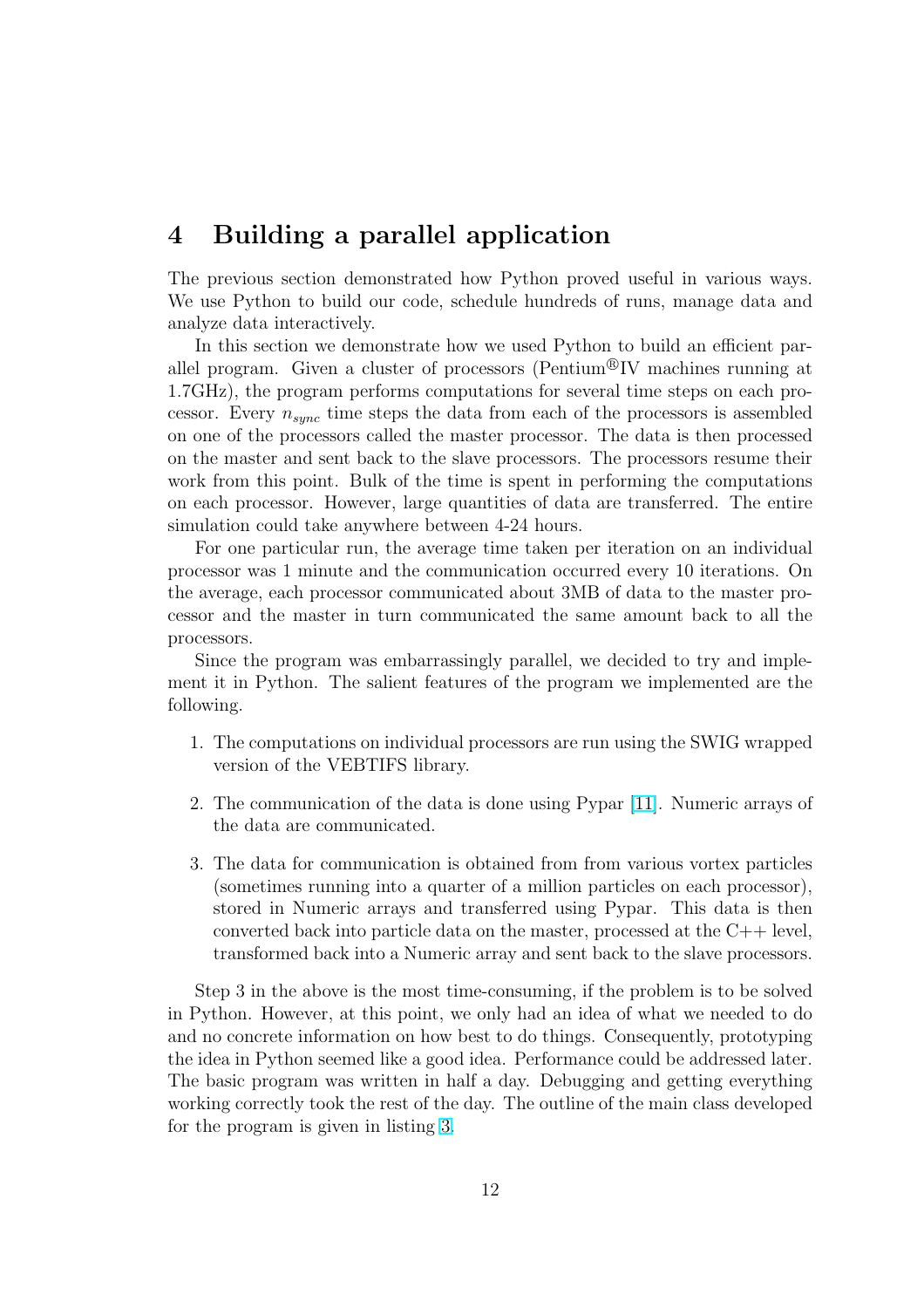Listing 3 The parallel program interface

```
class Solver:
    def initialize ( self , inp ):
         """ Initializes solver from an input file ."""
         ...
    def iterate ( self ):
        """ Performs self .n sync iterations of the solver ."""
         ...
    def readData(self, id ):
         """Read data from the processor having ID, id."""
         ...
    def sendData(self, id ):
        """Send data to the processor having ID, id."""
          ...
    def processData(self ):
         ...
    def master(self ):
         while self f is \text{getCurrentTime}() < \text{self-stop_time}:
             self . iterate ()
             for i in range(1, \text{ self.n-proc}):
                  self .readData(i)
             self .processData()
             for i in range(1, \text{ self.n\_proc}):
                  self .sendData(i)
    def slave( self ):
         while self. fs .getCurrentTime() \langle self.stop_time:
             self . iterate ()
             self .sendData(0) # send data to master
             self .readData(0) # get back processed data from master
    \det run( self):
         if self id == 0:
             self .master()
         else:
             self . slave ()
```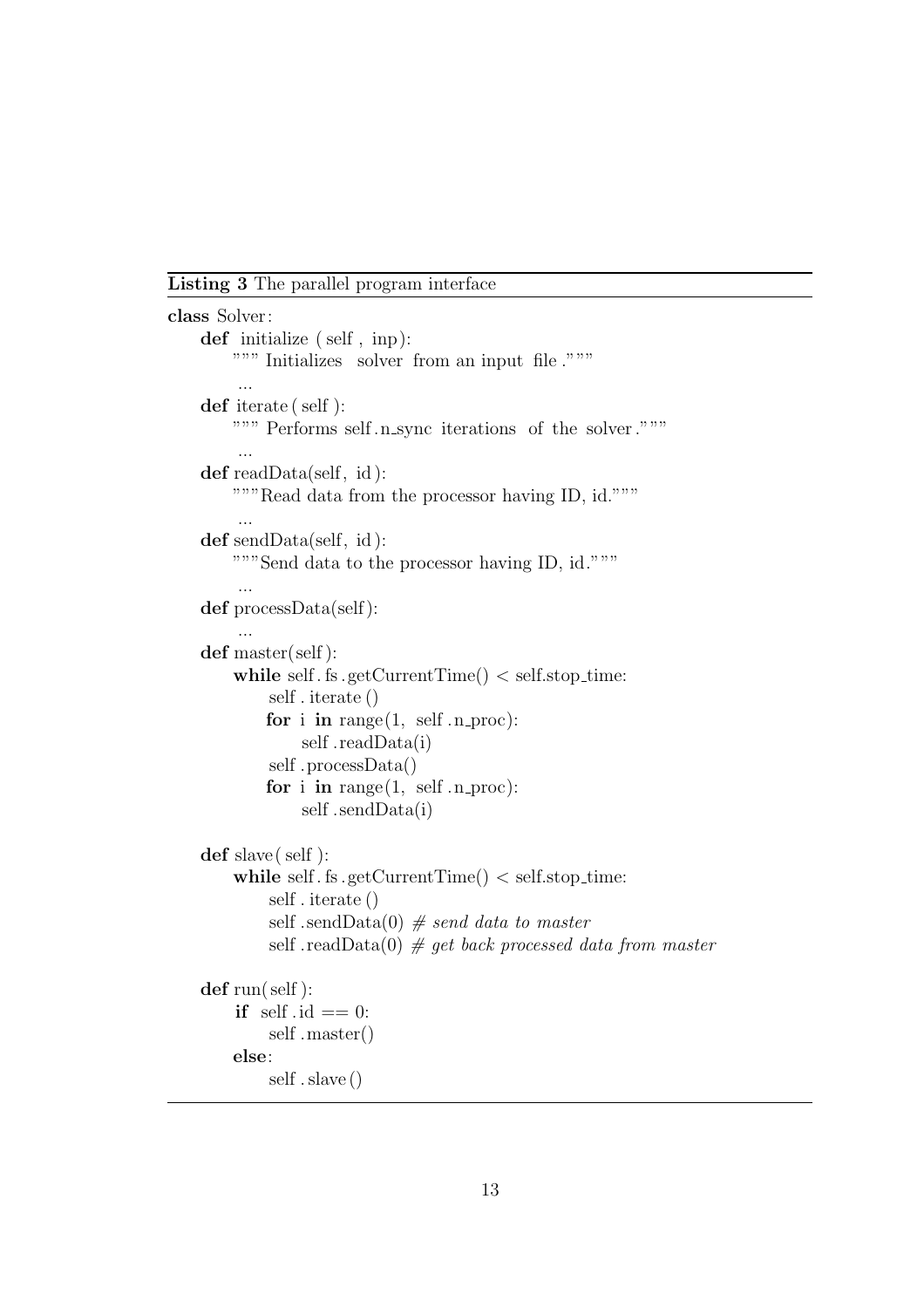Pypar initializes the MPI library on import. In this case LAM version 6.5.6 was used. The rest of the code is mostly straightforward. Each slave processor manages hundreds of thousands of particles (vortex blobs actually). The master processor also has its own set. After completing the computations, the slave processor needs to send back the master processor all of its particles. The master reads these from each processor and then processes them. It then sends the data back to each processor. The blobs on each processor are stored inside a BlobManager object. This is part of the VEBTIFS library and is wrapped to Python using SWIG. Pypar lets one receive and send Numeric arrays. Thus, the data inside the BlobManager object needs to be converted into a Numeric array. Similarly when reading data from the master processor, the data in the form of Numeric arrays needs to be converted back into Blob objects stored in a BlobManager. Doing this in Python is very slow. In listing 4, one example of a typical function used to convert data from numeric arrays to blobs is shown. The function data2Blob\_slow is the way the function was first implemented. Needless to say, the implementation was very slow. However, it work[ed](#page-14-0) and was useful to get the code working correctly. In order to accelerate these function we resorted to using SciPy's weave module. Python wrappers for the  $C++$  library, VEBTIFS, are made using the latest development of SWIG (version 1.3.22) called SWIG2. Unfortunately, weave did not support SWIG2 wrapped objects. In a day's (night actually) effort we were able to add SWIG2 support to weave  $3$ . The equivalent code with weave is shown in the function data2Blob in listing 4. As seen the code is easy to read and quite similar to the Python version. Using weave resulted in a 300-400 fold speedup!

The final version of the code is 570 lines long. It has a useful command line interface (7 different options)[, s](#page-14-0)upports some primitive graphics  $4$  and is efficient. The overall performance of the code was excellent. Developing the code took about 3 days of work from concept to a working version. This includes the time spent on adding SWIG2 support for weave. The resulting code helped us produce simulations of unprecedented resolution [17] for the flow past an impulsively started circular cylinder using the random vortex method.

## 5 Conclusions

We have demonstrated here that Python is extremely well suited for scientific computations for several reasons.

• It is easy to learn and very versatile. The language is well designed and lets one focus on the problem at hand.

<sup>&</sup>lt;sup>3</sup>This is available in weave from CVS.

<sup>4</sup>The graphical output is part of VEBTIFS. The important thing is that the output of all the processors can be graphically inspected.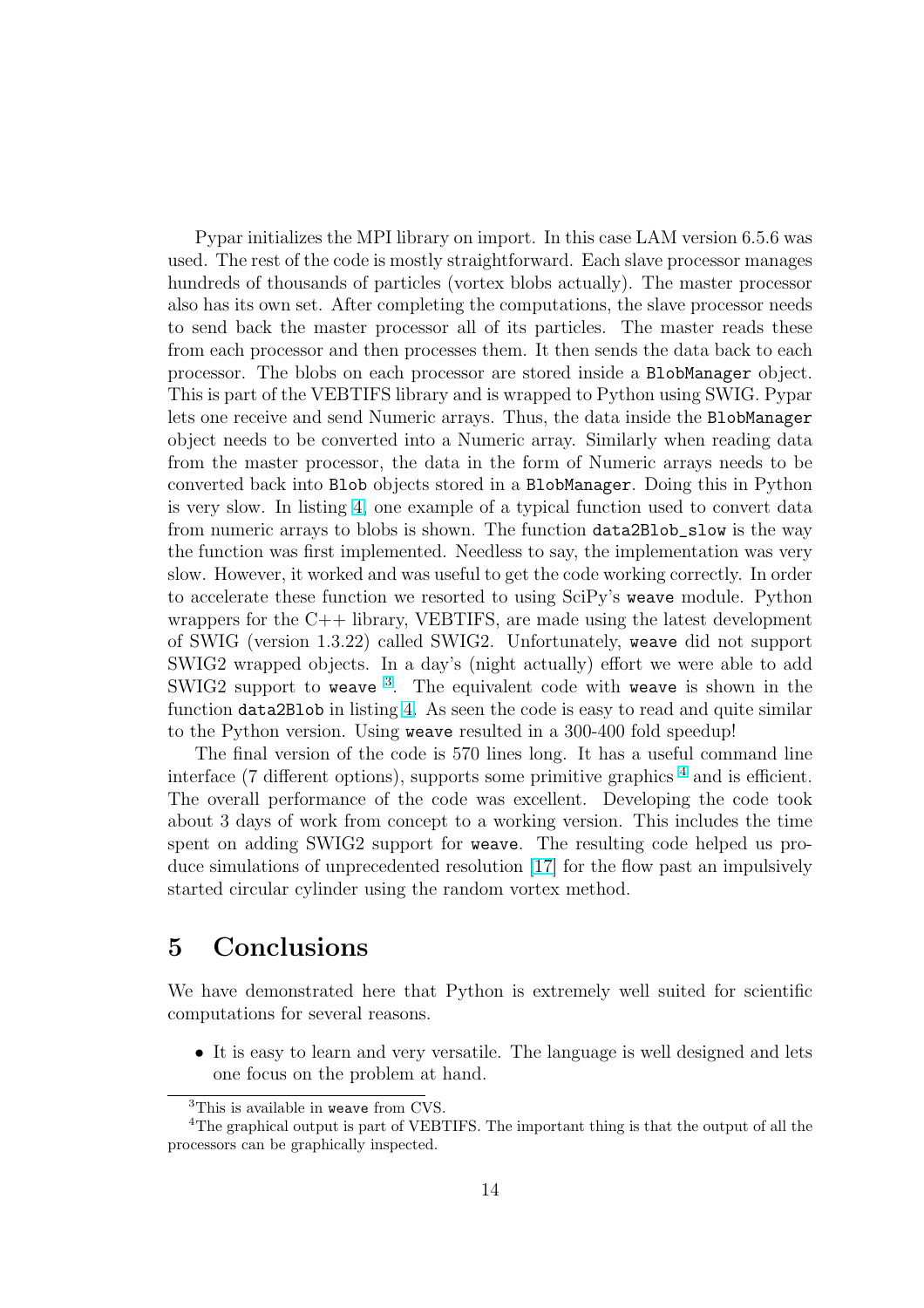<span id="page-14-0"></span>Listing 4 Inter-conversion of data

```
def data2Blob_slow(blb_data, bm):
    """ Given numeric arrays containing blob data and a BlobManager,
    populate the BlobManager with blobs."""
    z, gam, core = blb_data['z' ], blb_data['strength'], \setminusblb data['core' ]
    bf = vebtifs.BlobFactory()for i in xrange(len(z)):
        bm.addElement(bf.create(z[i], gam[i], core[i]))
def data2Blob(blb_data, bm):
    z, gam, core = blb_data['z' ], blb_data['strength'], \setminusblb data['core' ]
    nb = len(z)bf = vebt if s. BlobFactory()
    code = """"for (long i=0; i<nb; ++i) {
        bm−>addElement(bf−>create(z[i], gam[i], core[i]));
    }
    """
    weave.inline (\text{code}, [\text{'bm'}, 'bf', 'z', 'gam', 'core', 'nb'],headers=['"blob.H"'])
```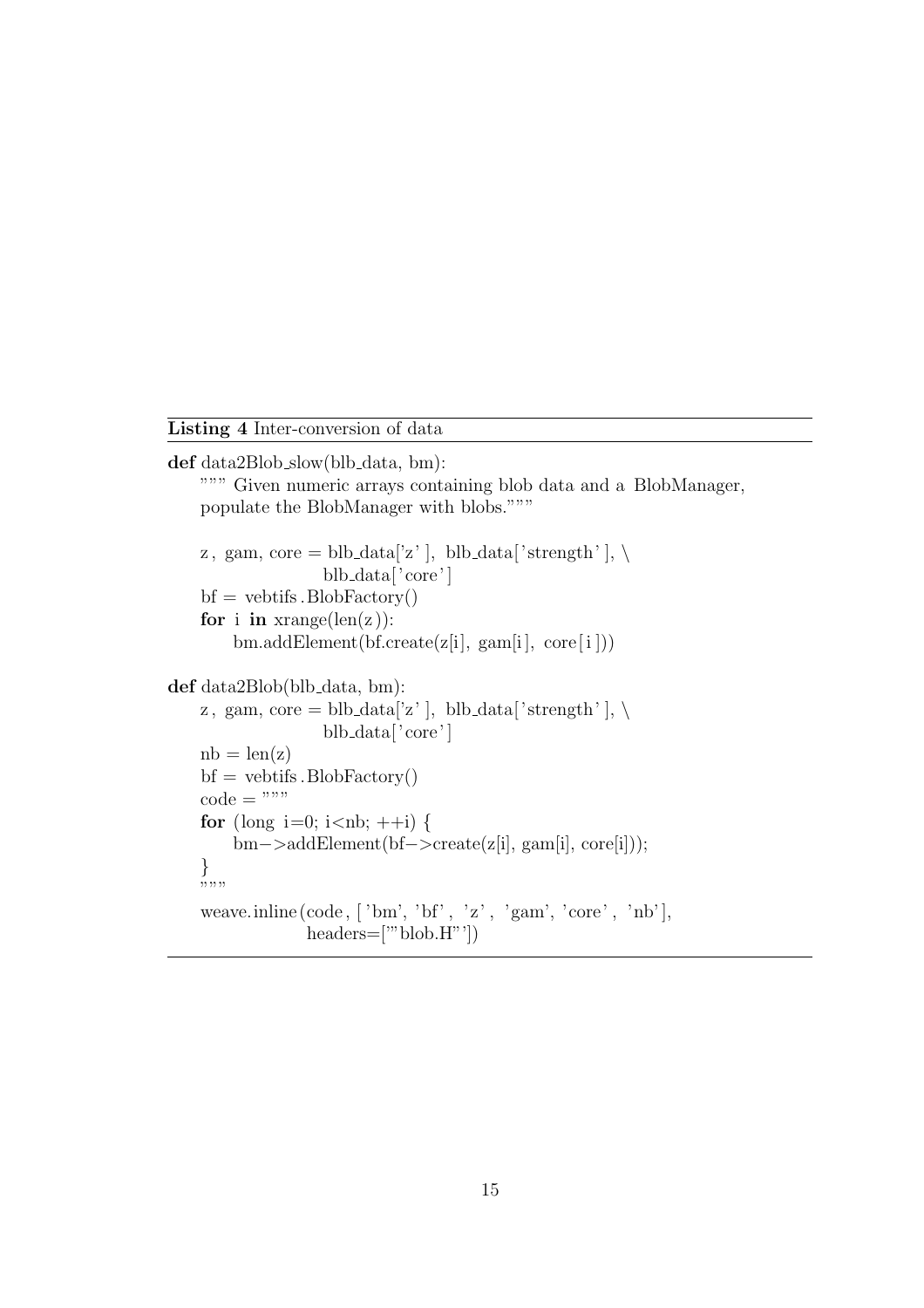- <span id="page-15-0"></span>• The standard library along with other open source modules make Python extremely powerful.
- It is relatively easy to interface to  $C/C++$  or Fortran libraries.
- Thanks to its excellent interactive interpreter (via IPython) and modules like Numeric/numarray, SciPy, gracePlot etc., Python is well suited to perform interactive numerical analysis and exploration of data.
- With packages like weave it is possible to build highly efficient Python modules relatively easily.

As demonstrated, non-trivial parallel applications can also be developed very rapidly using Python. Thus, it is clear that Python as a programming language is an excellent tool in the armory of any scientist or engineer. It would be of immense benefit to anyone pursuing serious computational work to be familiar with a highperformance language like  $C/C++$  or Fortran *and* Python. As demonstrated in this paper, with the knowledge of both  $C/C++$  and Python the possibilities are immense.

## 6 Acknowledgements

I gratefully acknowledge the encouragement and guidance of my advisors, Professors S. C. Rajan and M. Ramakrishna of the Department of Aerospace Engineering, IIT-Madras.

## References

- [1] David Beazley et al. SWIG: Simplified wrapper and interface generator, 1995– . URL http://www.swig.org.
- [2] David M. Beazley. SWIG : An easy to use tool for integrating scripting languages with C and C++. Presented at the 4th Annual Tcl/Tk Workshop, Monte[rey, CA, July 1996.](http://www.swig.org)
- [3] Leon Bottou, Yann LeCun, et al. The lush programming language, 2002–. URL http://lush.sf.net.
- [4] J. Carrier, L. Greengard, and V. Rokhlin. A fast adaptive multipole algorithm for particle simulations. SIAM J. Sci. Stat. Comput., 9(4):669–686, 1988.
- [5] A. J. [Chorin. Numerical s](http://lush.sf.net)tudy of slightly viscous flow. Journal of Fluid Mechanics, 57(4):785–796, 1973.